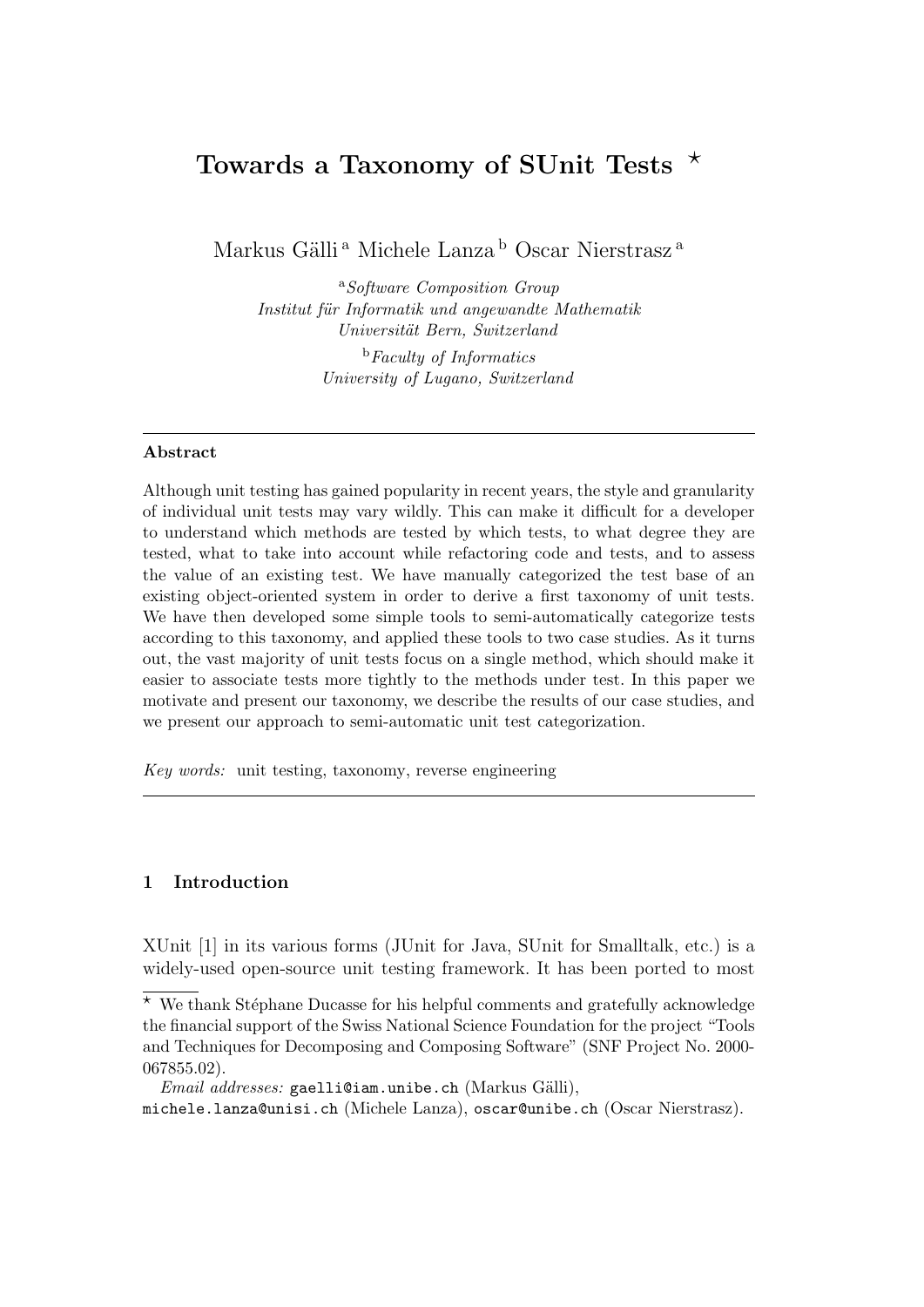

Fig. 1. An enhanced class browser shows methods and their one-method tests site by site. Note that the test returns its result, thus enabling other unit tests to reuse it. We thus store tests like other factory methods on the class site.

object-oriented programming languages and is integrated in many common IDEs such as Eclipse.

Although these development environments help developers to navigate between related methods in a complex software system, they offer only limited help in relating methods and the unit tests that test them.

Our hypothesis is that a majority of unit tests focus on single methods. We call these dedicated unit tests one-method commands. If our hypothesis is valid, then we could help the developer in several ways to write and evolve methods together with their tests:

- Tighter integration of tests and methods in class browsers. Each one-method command could be displayed close to its method, and document a qualityapproved usage of the method. (See Figure 1) It then would be also clear if a method has a dedicated test case or not. The developer would not have to switch windows for developing tests or methods as they could be naturally displayed site by site.
- Test case selection. All one-method commands could be executed as soon as their focused method has been changed.
- Concrete Typing. The set of tested concrete types of the receiver, parameters and result of the method under test are deducible by executing an instrumented version of its one-method commands. Thus one-method commands remove the burden of a test-first-driven development of providing the types in a statically typed language or deducing them in a dynamically typed language.
- Test case refactoring. If a method is deleted, its corresponding test method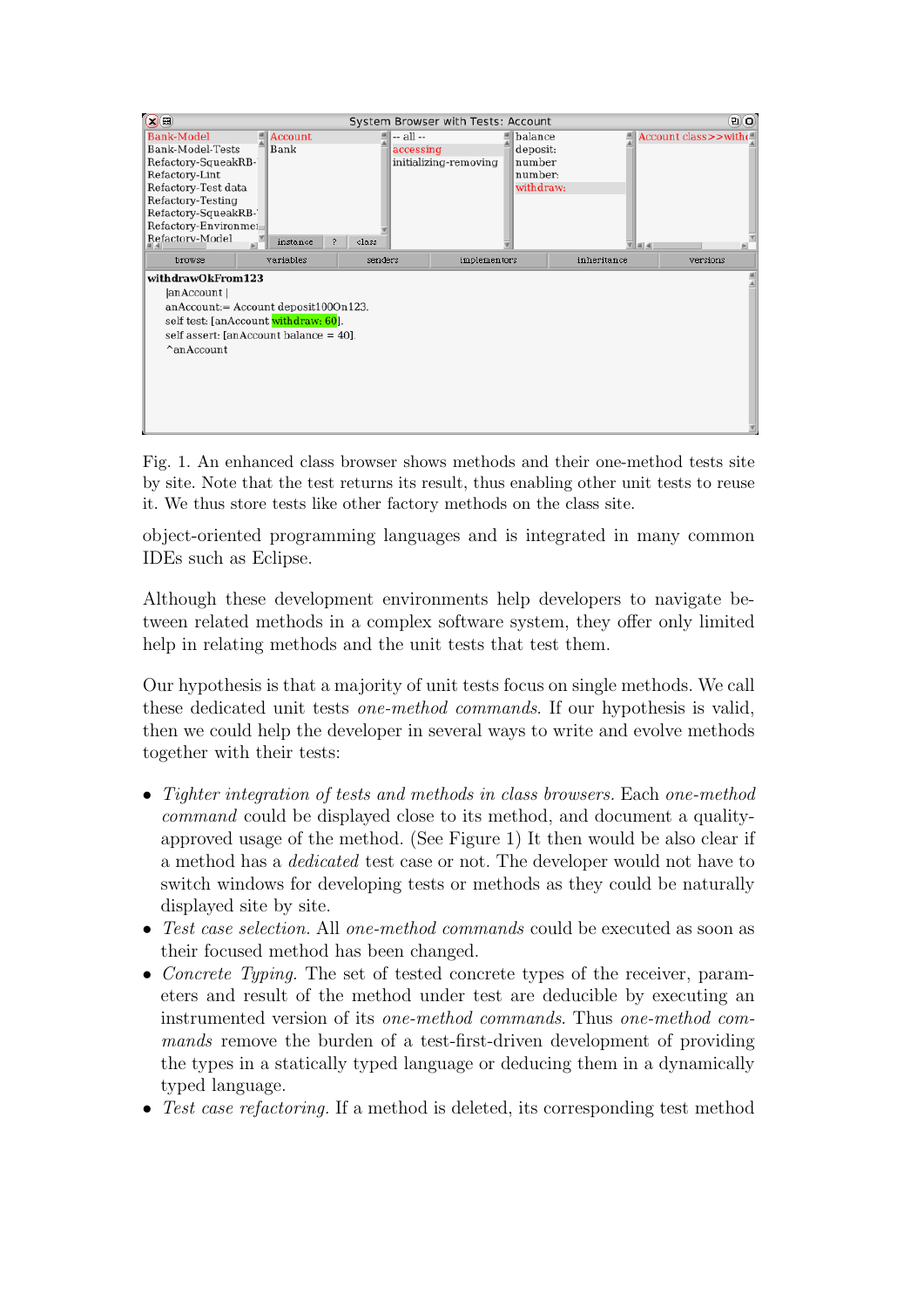could be deleted immediately too. Renaming a method would not break the brittle naming convention anymore, which is currently the only link between a method and its unit tests. Adding a parameter to a method could be automatically mirrored by adding a factory to its according test<sup>1</sup>.

In order to validate our hypothesis we have:

- Developed an initial taxonomy of unit tests by carrying out an empirical study of a substantial collection of tests produced by a community of developers.
- Implemented some lightweight tools to automatically classify certain tests into categories offered by the taxonomy.
- Conducted case studies to validate the generality of the taxonomy.

Our manual experiment supports the hypothesis that a significant portion of test cases have an implicit one-to-one relationship to a method under test or are decomposable into one-method commands. Although it is difficult to identify a general algorithm to distinguish this kind of test, our initial heuristics to automate this endeavor succeed in identifying 50% of one-to-one tests without resulting in any false positives.

Structure of the article. In Section 2 we define some basic terms. In Section 3 we present the taxonomy derived from our manual case study. In Section 4 we describe some simple heuristics for mapping unit tests to the taxonomy, and we describe the results of applying these heuristics to two case studies. In Section 5 we discuss some of the problems and difficulties encountered. Section 6 briefly outlines related work. In Section 7 we conclude and outline future work.

# 2 Basic Definitions

We first introduce some basic terminology, on which our taxonomy builds on.

Assertion: An assertion is a method that evaluates a (side-effect free) Boolean expression, and throws an exception if the assertion fails. Unit test assertions usually focus on specific instances whereas assertions of Design By Contract are used in post-conditions and are more general.

Package: We assume the existence of a mechanism for grouping and naming a set of classes and methods. In the case of Java this would be packages; in the

 $1$  Further refactorings  $[2]$ , which have to be carried out in parallel for the test code and the code under test would be easier too, but this is subject to further research.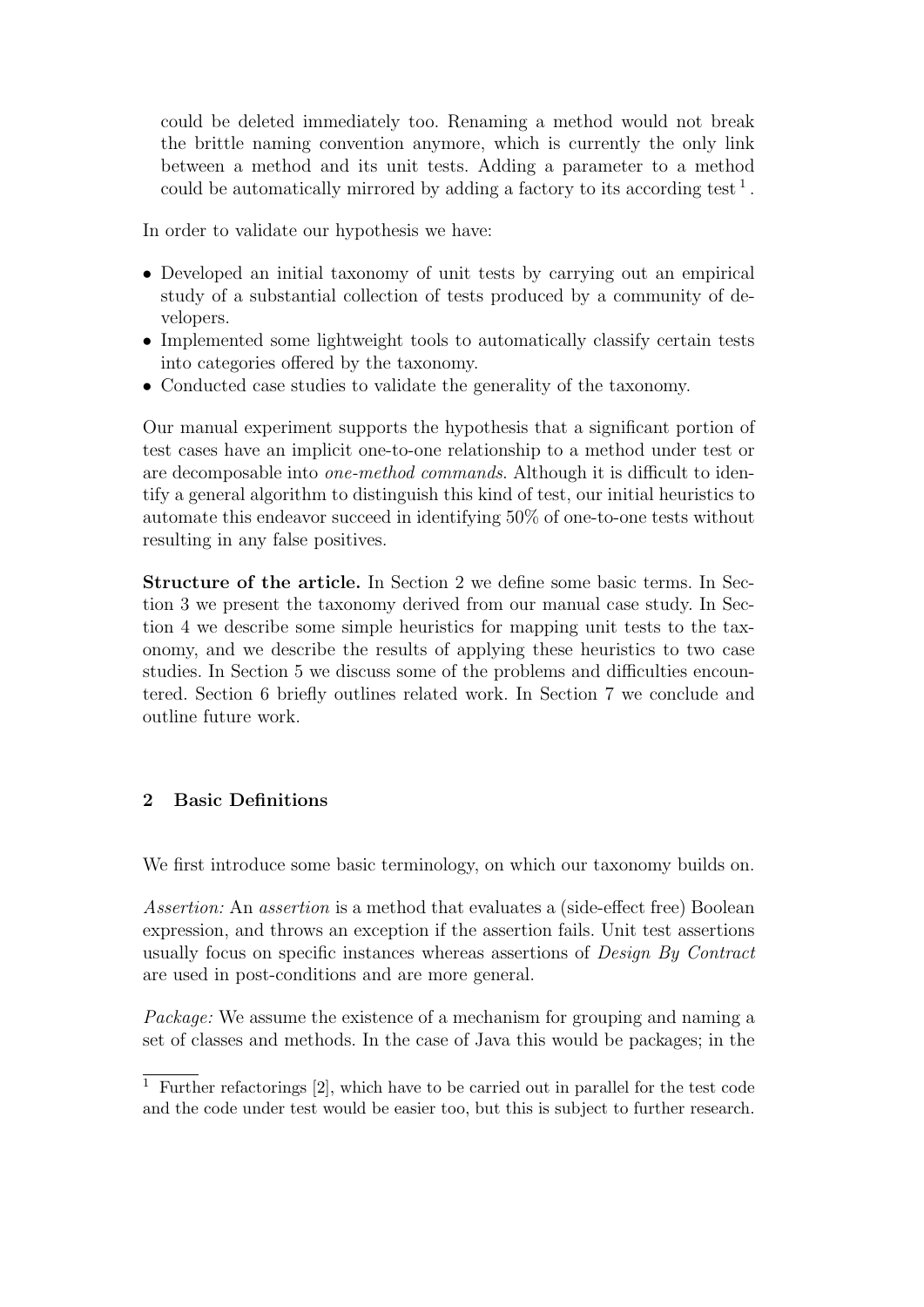case of Smalltalk we use class categories as the smallest common denominator of several Smalltalk dialects. We call these groups packages.

Command: Every XUnit Test is a command [3], which is a parameter-free method whose receiver can be automatically created. The XUnit Test can thus be automatically executed.

The command receiver in the case of a XUnit test case can be constructed automatically, e.g., new MyTestCase(myTestSelector). The whole command then looks like:

(new MyTestCase(myTestSelector)).run()

Test package: A test package is a package which includes a set of commands.

Package under Test: If a test package tests another package, we call this other package the package under test, which may be identified either implicitly by means of naming conventions, or explicitly by means of a dependency declaration.

Candidate method: A candidate method is a method of the package under test.

Focuses on one method: We say that a command focuses on one method, if it tests the result or side effects of one specific method and not the result or side effects of several methods.

# 3 A Taxonomy of Unit Tests

Initial case study. We derived the taxonomy by manually categorizing 982 unit tests of the Squeak [4] base system<sup>2</sup>. Squeak is a feature-rich, open source implementation of the Smalltalk programming language written in itself and by many developers. It includes network- and 2D/3D-graphics support, an integrated development environment, and a constructivist learning environment for children.

The tests were written by at least 26 different developers. One of the test developers developed 36% of the test cases, two more developed a further 34%, and yet another six developers produced another 19% of tests. Each of the other developers produced less than 3% of the tests. We defined the taxonomy depicted in Figure 2 by iteratively grouping tests into categories and refining the classification criteria. Our manual categorization yielded a distribution of the categories shown in Figure 3.

<sup>2</sup> Version 3.7 beta update 5878, available at http://www.squeak.org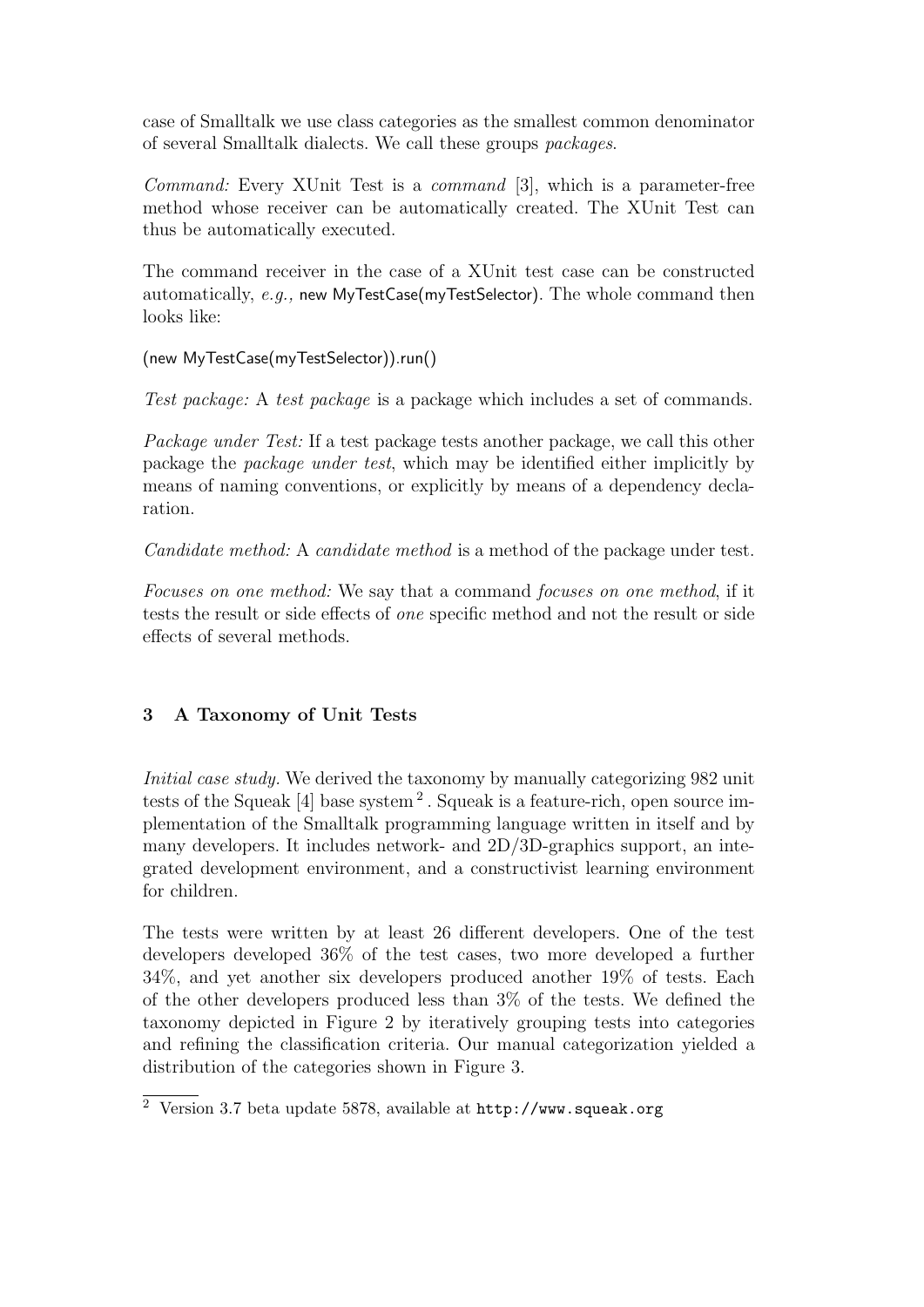

Fig. 2. Taxonomy of unit tests. Nodes are gray and denote concrete occurrences of unit tests.



Fig. 3. Manual classification of unit tests for the base Squeak system

We now describe and motivate each of the unit test categories in the taxonomy. For each node of our taxonomy we present a real world example found in the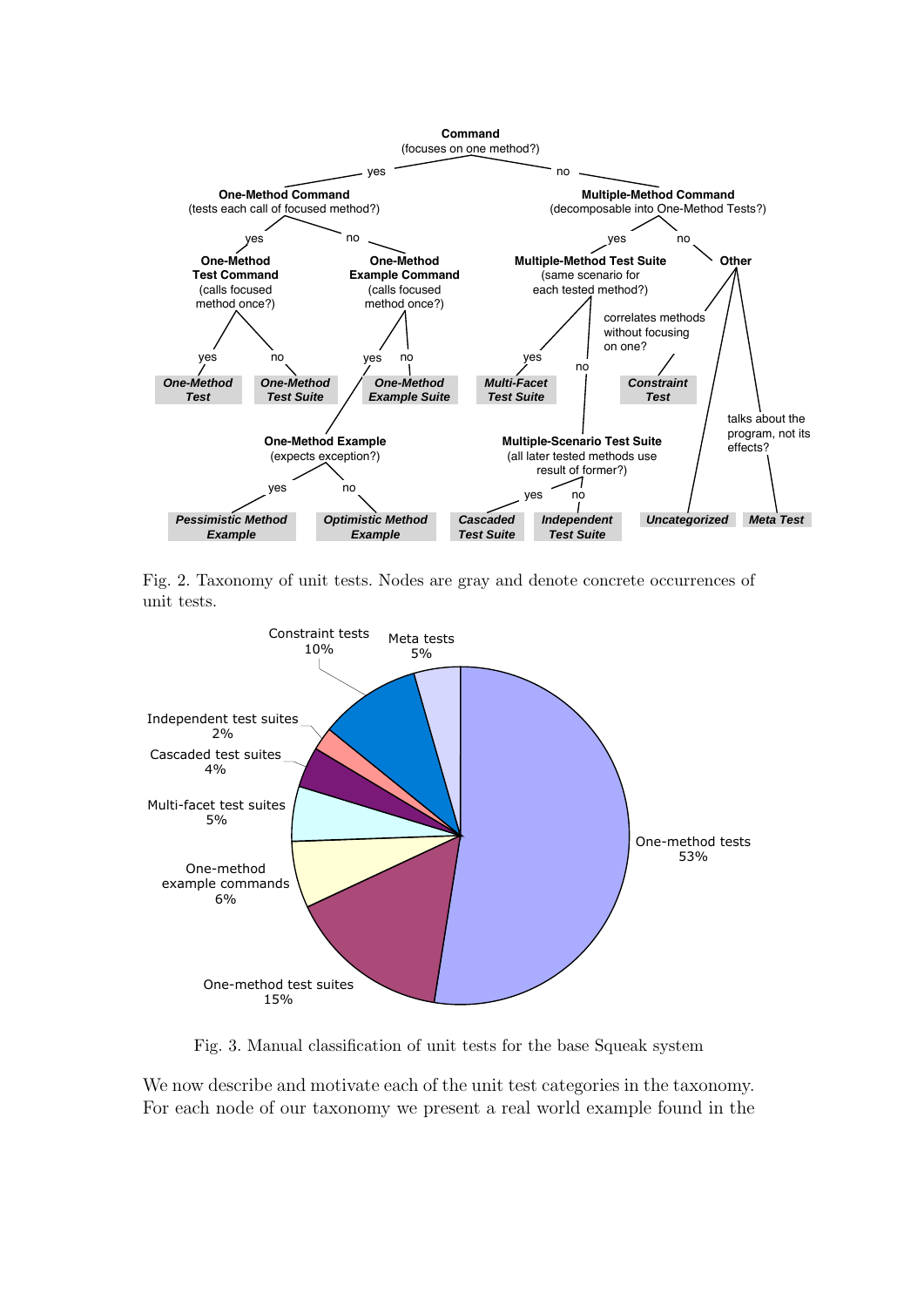

Fig. 4. One-method test suites, multi-facet test suites and cascaded test-suites are decomposable into one-method tests.

Squeak unit tests  $3$ .

We divide our taxonomy tree into two subtrees (Figure 2): (1) One-method commands, which are commands that focus on single methods, and (2) multiplemethod commands, which do not focus on a single method. We divided each of these subtrees into two further subtrees, which we will present in the following subsections.

<sup>3</sup> For a short introduction to the Smalltalk syntax see the appendix.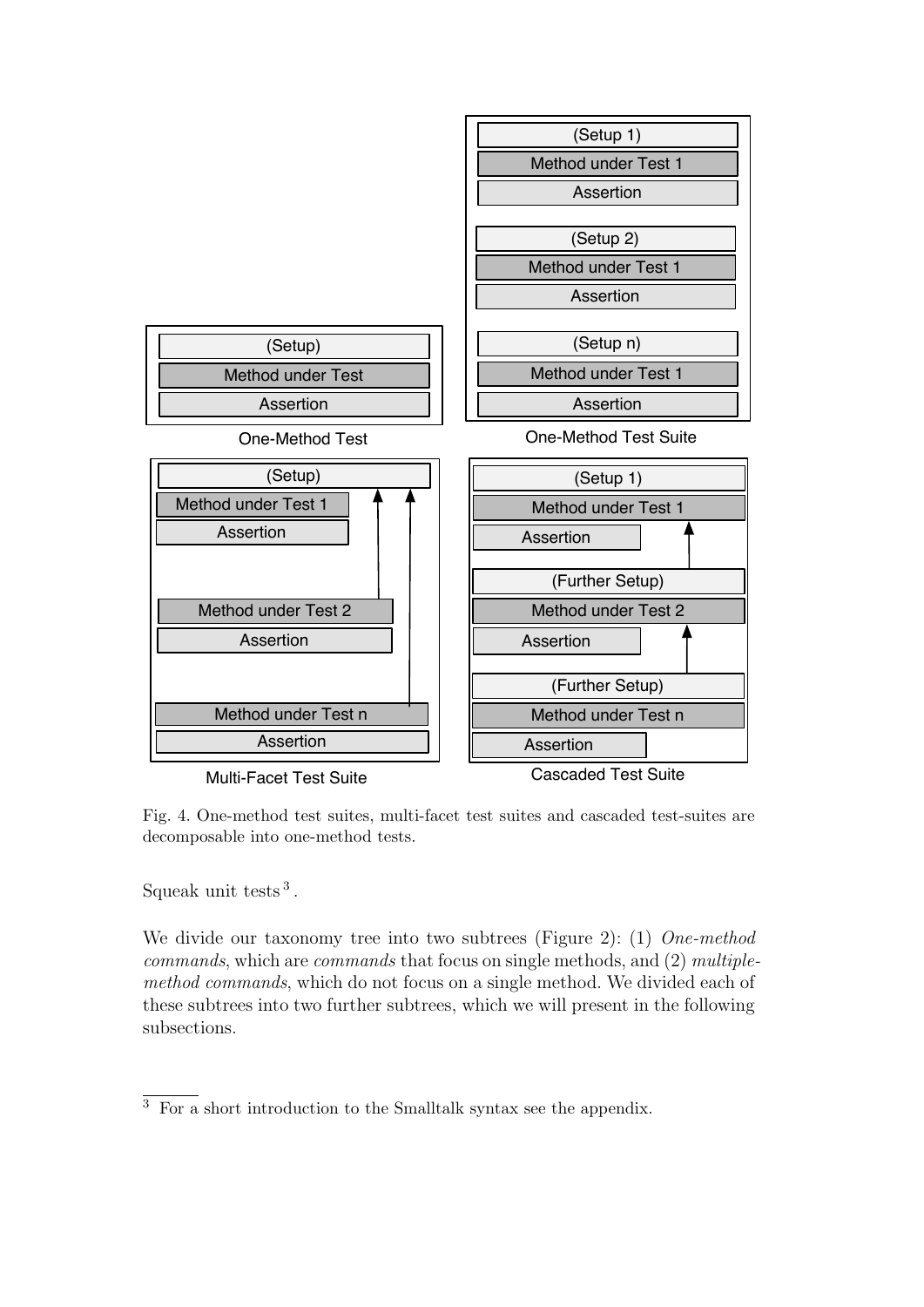#### 3.1 One-method test commands

A one-method test comand is a one-method command which has assertions testing the outcome of each call of the method under test.

#### 3.1.1 One-method tests

If it tests the outcome of exactly one call of a method under test, we call it a one-method test. In the example below the method Week class $\gg$ indexOfDay: would be the method under test, and only called once:

```
YearMonthWeekTest\ggtestIndexOfDay
 self assert: (Week indexOfDay: 'Friday') = 6.
```
### 3.1.2 One-method test suites

On the other hand a one-method test suite tests the outcome of the method under test in several situations:

YearMonthWeekTest $\gg$ testDaysInMonth self assert: (Month daysInMonth: 2 forYear: 2000) = 29. self assert: (Month daysInMonth: 2 for Year:  $2001$ ) = 28. self assert: (Month daysInMonth: 2 forYear:  $2004$ ) = 29. self assert: (Month daysInMonth: 2 forYear:  $2100$ ) = 28.

3.2 One-method example commands

A one-method example command is a one-method command which does not have assertions for the method under test. So this command does not test the focused method against some desired result, but merely calls it. We detected three concrete instances of these commands:

#### 3.2.1 Pessimistic one-method examples

A pessimistic method example is a one-method example which checks that an exception is thrown if a method is called in a way which violates a precondition. Beck [5] calls pessimistic one-method examples "exception tests". Here is an example of a pessimistic one-method example ensuring that an attempt to create the directory C: on a Windows platform should fail:

self

DosFileDirectoryTests $\gg$ testFileDirectoryNonExistence

<sup>&</sup>quot;Hoping that you have 'C:' of course...

FileDirectory activeDirectoryClass == DosFileDirectory ifFalse:[^self].

should: [(FileDirectory basicNew fileOrDirectoryExists: 'C:')]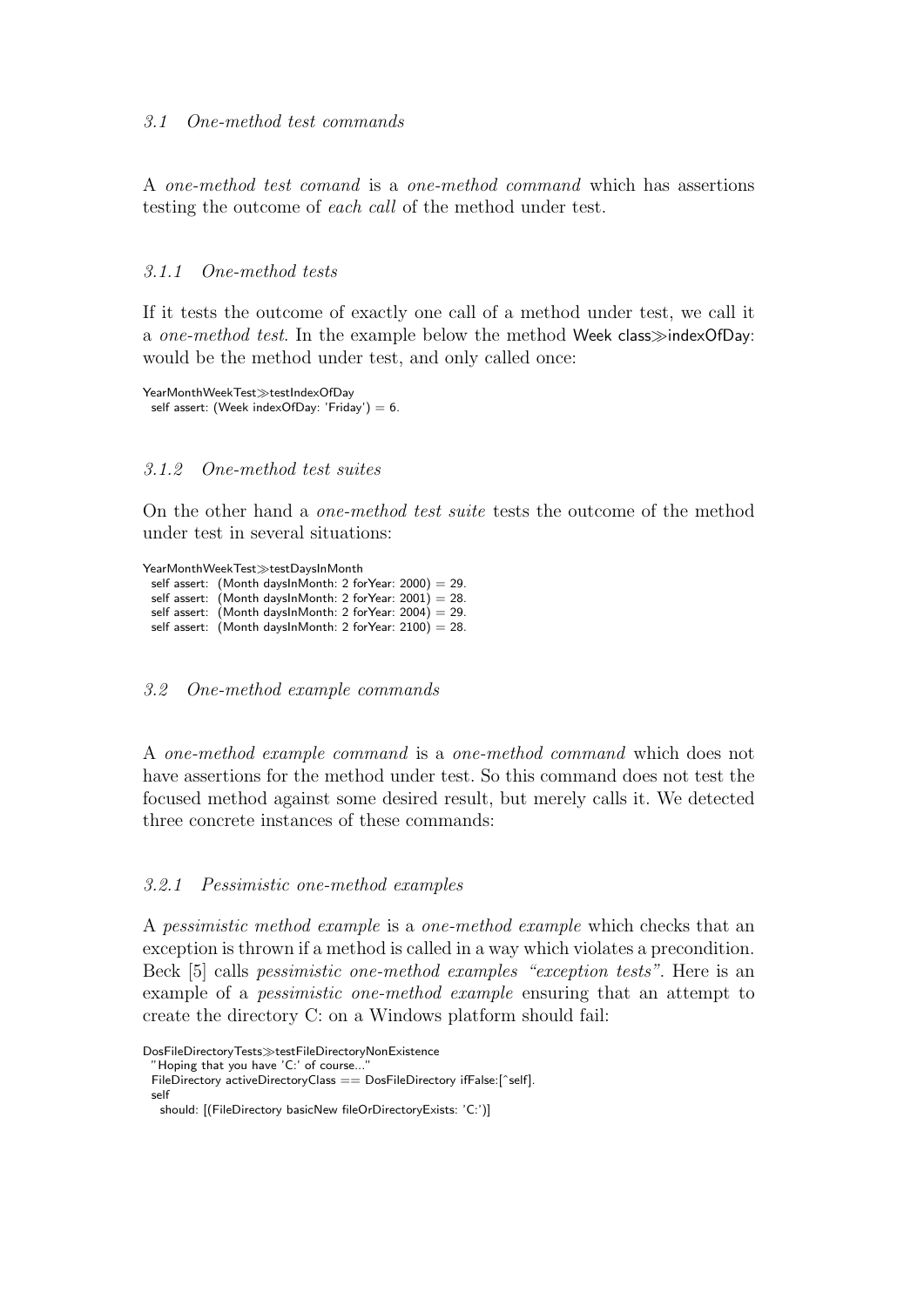raise: InvalidDirectoryError.

Note that we consider neither shouldnt: raise: nor should: raise: as assertions, because they do test whether something is true or false in a given state, but merely check whether or not an exception is thrown.

#### 3.2.2 Optimistic method examples

An *optimistic method example* is a *one-method example* which expects that no exception is thrown if the method under test is called without violating some preconditions. Again, optimistic method examples do not contain assertions. The unit test below tests that the invocation of copyBits on a BitBlt in a certain situation does not throw an exception:

BitBLTClipBugs $\gg$ testDrawingWayOutside2 | f1 bb f2 |  $f1 :=$  Form extent: 100 $@100$  depth: 1.  $f2 :=$  Form extent: 100 $@100$  depth: 1. bb := BitBlt toForm: f1. bb combinationRule: 3. bb sourceForm: f2. bb destOrigin: 0@0. bb width: SmallInteger maxVal squared; height: SmallInteger maxVal squared. self shouldnt:[bb copyBits] raise: Error.

#### 3.2.3 One-method example suites

A one-method example suite is a one-method example command which calls the method under test more than once. It can be decomposed into several one-method command which call the same focused method once:

```
FractionTest\ggtestDegreeSin
 self shouldnt: [ (4/3) degreeSin] raise: Error.
 self assert: (1/3) degreeSin printString = '0.005817731354993834'
```
3.3 Multiple-method test suite

A multiple-method test suite is a multiple-method command which is decomposable into one-method tests. (See Figure 4).

#### 3.3.1 Multi-facet test suites

Multi-facet test suites are multiple-method test suites that reuse a scenario to test several candidate methods. In the following example a previously initialized variable time is used to check different methods on Time.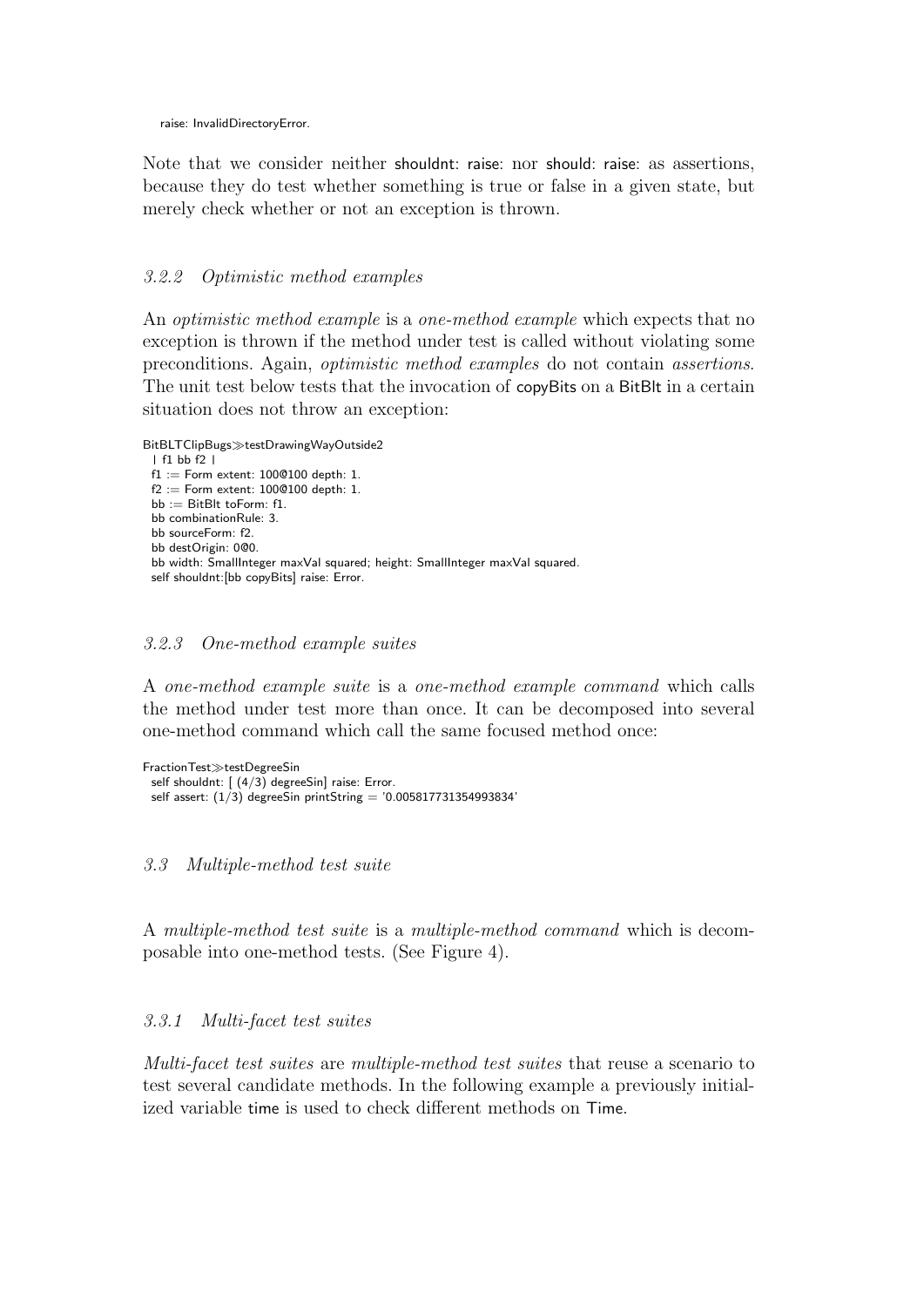```
TimeTest\ggtestPrinting
 self
  assert: time printString = '4:02:47 am';
   assert: time intervalString = '4 hours 2 minutes 47 seconds';
   assert: time print24 = '04:02:47';
   assert: time printMinutes = '4:02 am';
   assert: time hhmm24 = '0402'.
```
#### 3.3.2 Cascaded test suites

Cascaded test suites are multiple-scenario test suites in which the results of one test are used to perform the next test:

```
Base64MimeConverterTest≫testMimeEncodeDecode
 | encoded |
 encoded ˙ Base64MimeConverter mimeEncode: message.
 self should: [encoded contents = 'SGkgVGhlcmUh'].
 self should:
  [(Base64MimeConverter mimeDecodeToChars: encoded) contents
     = message contents].
```
This cascaded test suite first triggers a method Base64MimeConverter $\gg$ mimeEncode:, tests its result encoded, and then uses encoded to test Base64MimeConverter $\gg$ mimeDecodeToChars:.

#### 3.3.3 Independent test suite

An independent test suite is a multiple-scenario test suite which tests different methods on different receivers not depending on each other.

In the following example several independent methods are tested:

IslandVMTweaksTestCase $\gg$ replaceIn:from:to:with:startingAt: needs a totally different set of parameters than say

#### IslandVMTweaksTestCase $\gg$ nextInstanceAfter:  $4$

```
IslandVMTweaksTestCase>testForgivingPrims
| aPoint anotherPoint array1 array2 |
aPoint := Point \times: 5 \text{ y: } 6.anotherPoint := Point x: 7 y: 8. "make sure there are multiple points floating around'
anotherPoint. "stop the compiler complaining about no uses'
self should: [ (self classOf: aPoint) = Point ].
self should: [ (self instVarOf: aPoint at: 1) = 5 ].
self instVarOf: aPoint at: 2 put: 10.
self should: [ (self instVarOf: aPoint at: 2) = 10 ].
self someObject.
self nextObjectAfter: aPoint.
self should: [ (self someInstanceOf: Point) class = Point ].
self should: \int (self nextlnstanceAfter: aPoint) class = Point ].
```
<sup>4</sup> Actually these tests are calling primitives, which are implemented in the virtual machine and not in the smalltalk image.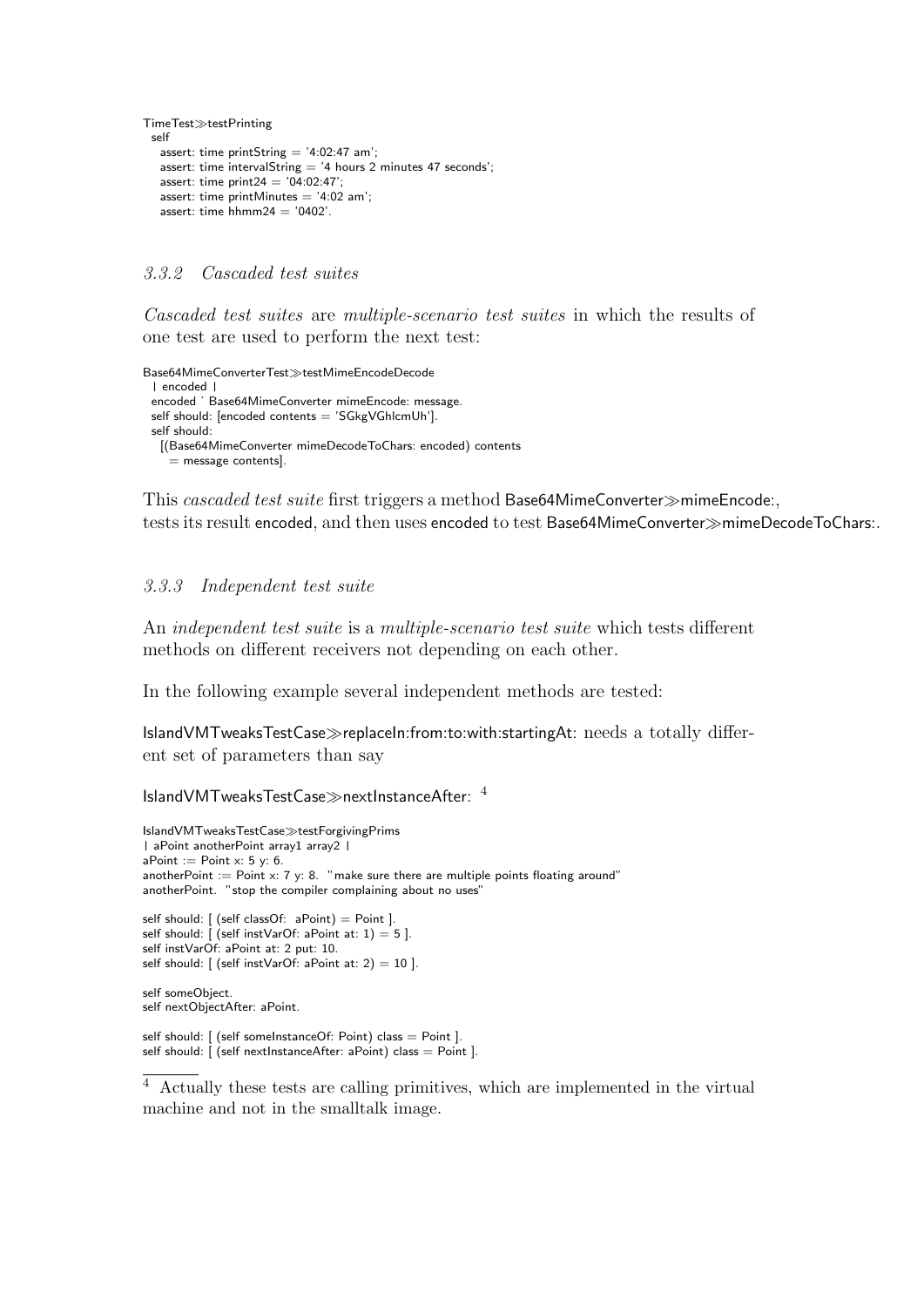```
array1 := Array with: 1 with: 2 with: 3.
array2 := Array with: 4 with: 5 with: 6.
```

```
self replaceIn: array1 from: 2 to: 3 with: array2 startingAt: 1.
self should: [array1 = #(1 4 5)].
```
#### 3.4 Others

We call all test cases which neither focus on one method nor are decomposable into one-method tests others.

#### 3.4.1 Constraint test

A constraint test checks the interplay of several methods without focusing on one of them. In the following example a graphic conversion functionality is tested by comparing the original bitmap with the result obtained after encoding the bitmap to the png-format and then decoding it back again.

PNGReadWriterTest $\gg$ test16Bit self encodeAndDecodeForm: (self drawStuffOn: (Form extent: 33@33 depth: 16))

#### 3.4.2 Meta test

A meta test is a test about the application itself, e.g., its structure, its current state or its implemented or unimplemented methods. For example, the following test checks if the class of Metaclass only has one instance, namely Metaclass:

```
BCCMTest\ggtest07bmetaclassPointOfCircularity
 self assert: Metaclass class instanceCount = 1.
 self assert: Metaclass class someInstance == Metaclass.
```
#### 3.4.3 Uncategorized

We call all unit tests which do not fall into one of the above categories *uncat*egorized.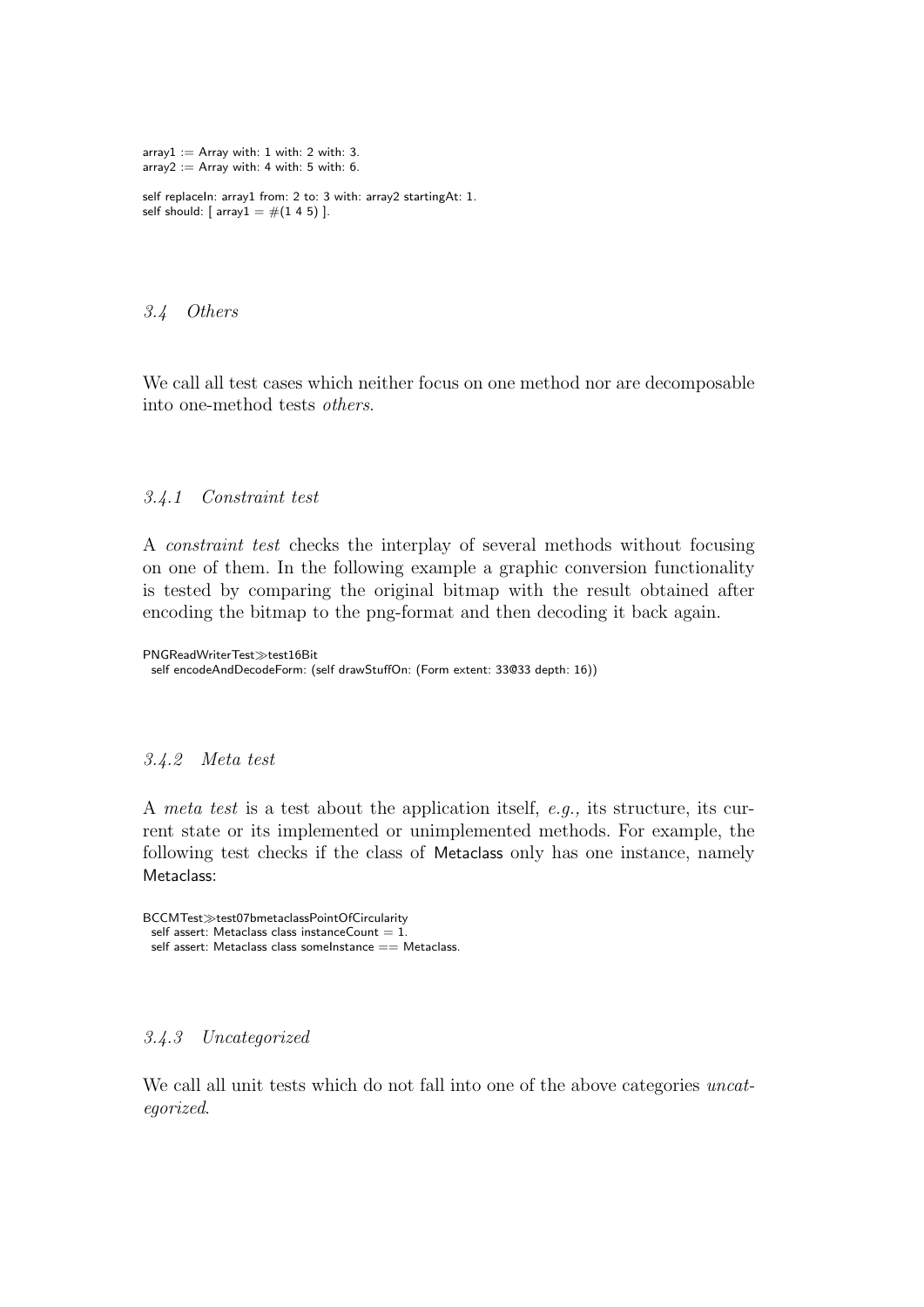#### 3.5 First validation: Maven

Using our taxonomy, we manually categorized 50 randomly selected JUnit tests of *Maven* [6], a Java project management and project comprehension<sup>5</sup>.



Fig. 5. Manual classification of 50 random unit tests of Maven

25 of these tests merely checked some getter/setter code and were classified as constraint tests. The other sampled tests fell naturally into one of our proposed categories, and if less trivial getter/setter test code had been selected, we could expect again one-method commands as the majority of classified tests (See Figure 5).

### 4 Automatic Classification of Unit Tests

After having manually derived the taxonomy, we developed some lightweight heuristics to automatically detect the feature properties depicted in Figure 2. Our goal is to classify most of the unit tests automatically. Using these heuristics we have been able to automatically classify 52% of the manually classified one-method commands tests, while our average precision rate was 89% (see Table 1). Finally we applied our automatic approach to a new case study and found that more than a third of the unit tests focus on single methods.

<sup>5</sup> See http://www.iam.unibe.ch/∼gaelli/mavenUnitTests.html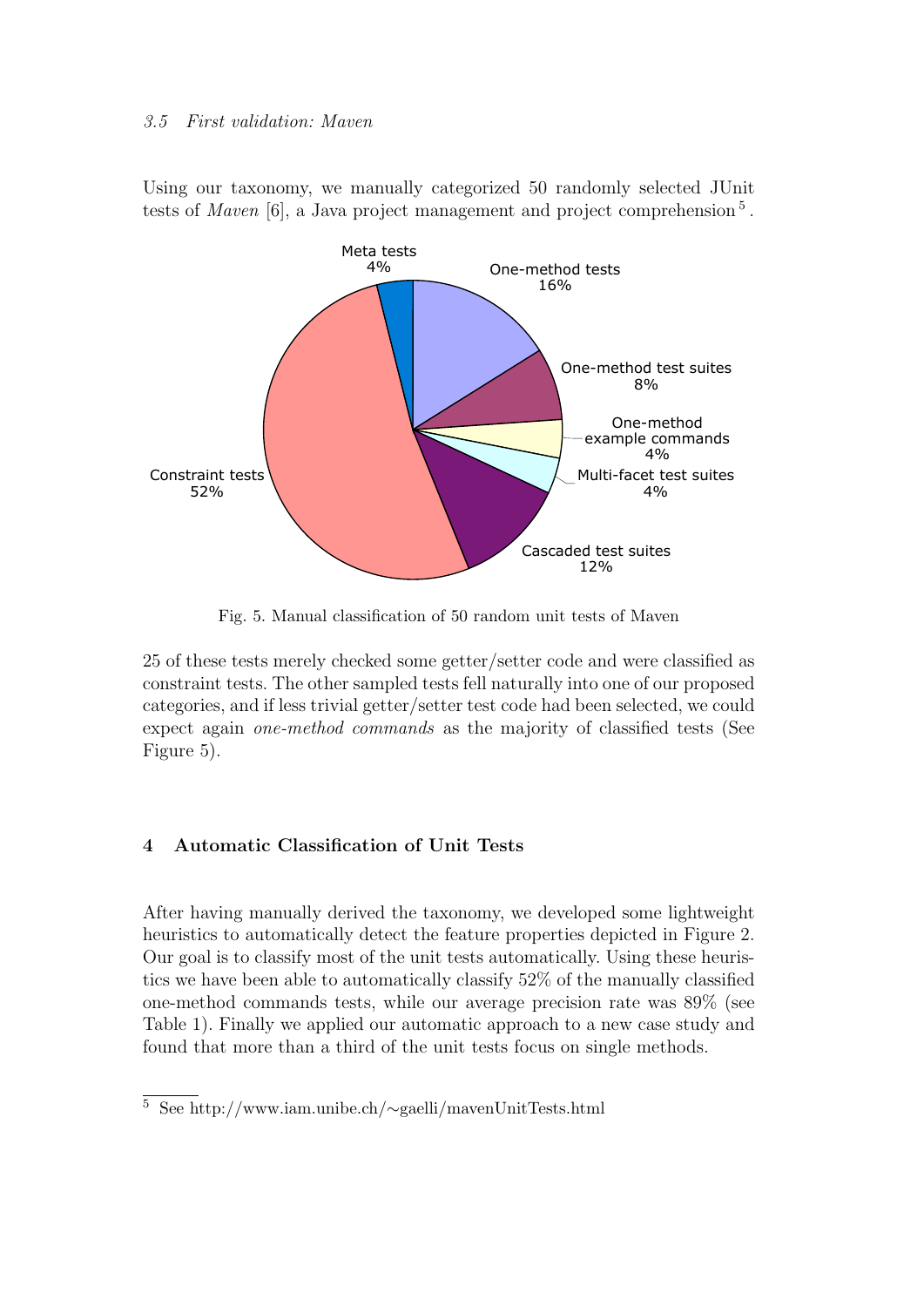## 4.1 Instrumentation

To detect the feature properties we rely on dynamic analysis of the code, as we are dealing with runnable test cases in a dynamically typed environment.

Many of the unit tests of the Squeak base system test low level classes like Arrays etc. It is therefore not feasible to use method wrappers [7], because recursion would almost certainly arise when the wrapping algorithm uses a method which is about to be wrapped — thereby bringing our system to a halt. We therefore used the *bytecode interpreter* found in the class ContextPart, which is also used in the debugger of Squeak to step and send through methods.

Using and enhancing the bytecode interpreter of Squeak has the advantage of being more general than method wrappers and base level classes can be tested too. However, it comes with the following disadvantages:

- It is slower than current VM optimized method wrapper code.
- Simulation of exception handling code is buggy in the current implementation in the SqueakVM: As a consequence it did not work for exception handling code used by mainly by optimistic or pessimistic method examples.
- Methods which only return a variable are inlined by the Smalltalk-compiler and thus cannot be detected  $6$ .

# 4.2 Lightweight Heuristics

In the following we present a list of heuristics used to detect the feature properties displayed in the left subtree of the Figure 2. We have not yet developed any heuristics to classify leaves of the right subtree.

The first question in the decision tree is whether a unit test focuses on a single method. Three possible ways to detect this property are:

(1) Deduction of the focused method from the command name. One approach to deduce if a command focuses on one method is to examine the method name of the command. Often the developer includes the name of the method under test as part of the test method. A typical unit test looks like FooTest $\gg$ testBar which denotes that a method named bar of the class named Foo is tested and thus focused on. The execution of the test method can be simulated with our bytecode interpreter and thus checked, if it calls directly a method of the form Foo $\gg$ bar or Foo $\gg$ bar:.

 $6$  On the other hand this might be a welcome side effect as one would normally not focus a test on a method that merely returns a variable.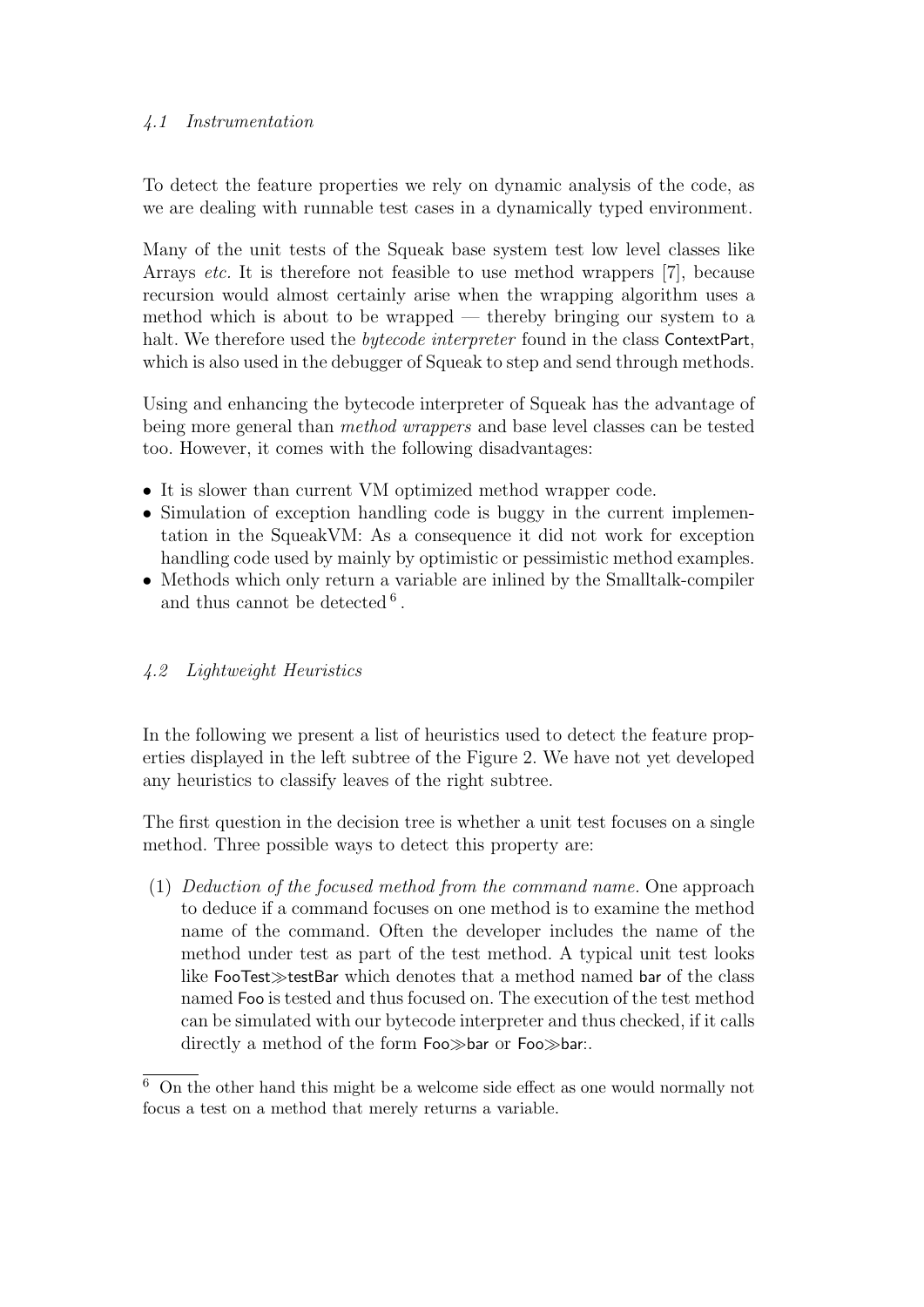If the naming convention of the test method name can be decoded and exactly one candidate method matches, then the developer has clearly indicated that this would be the method under focus. More specifically we deleted the first four characters "test" of the command name, and searched for a selector in the trace in the first level, that matches the remaining string, possibly converting the leading character to lower case, and ignoring parameters.

Example: If the test method name is BarTest $\gg$ testFoo then we look for an event in which a candidate method foo is called. If there are two selectors called, like foo: and foo, the result is ambiguous and we cannot say on which of them our test would focus.

- (2) Deduction of the focused method by the command structure. We say that the command focuses on this method, if exactly one candidate method is called directly: A simple way to detect if a unit test focuses on one method is to find out if the test method only calls one candidate method, that is only one method of the package under test. This approach cannot be complete, as many unit tests do the setup of the test scenario not in the extra  $TestCase \gg setUp$  method, but in the test method itself, and there they often have to call methods of the package under test for the setup. We do not make a distinction whether a candidate method is called only once or more than once, as long as it is the only called candidate method.
- (3) Deduction of the focused method by using historical information. In incremental test-driven approaches the less complex methods will be built before the more complex ones. To test a more complex method the developer will likely refer to simpler candidate methods, either to build the scenario on which the complex method can be run or to use already existing methods as test oracles. However, in Squeak we do not know if a test case was developed before another test case, as Squeak still relies on a code exchange mechanism which destroys this versioning information.

To determine if a one-method command is a one-method test command or a one-method example command we check if it only calls self should: [] raise: Exception, self shouldnt: [] raise: Exception or friends, and if all the expressions inside the "shoulds" call the same method.

We can distinguish *one-method tests* from *one-method test suites* by simply counting how often the method under test is called. Accordingly we do the further split up in the right subtree, the one-method example command and then use the difference between the calls should:raise: and shouldnt:raise: to make the last distinction. With this heuristic we classify any one-method test as one-method test command which does not call any kind of should:raise: and shouldnt:raise:.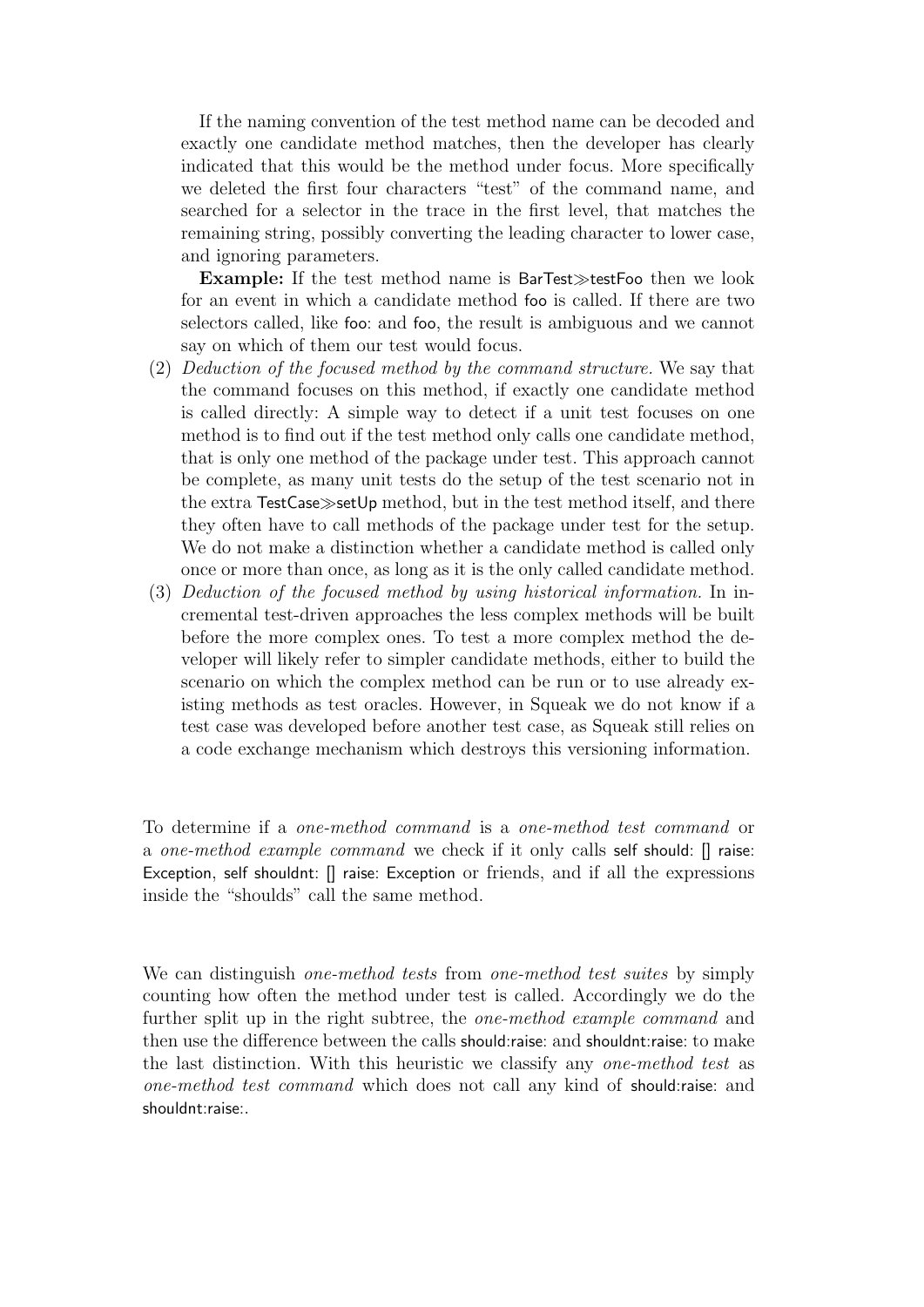| Category                         | Manual<br>result | Computed<br>Result | <b>Hits</b>  | Recall | Precision |
|----------------------------------|------------------|--------------------|--------------|--------|-----------|
| One-method tests                 | 387              | 207                | 202          | 52\%   | 98%       |
| One-method test suites           | 114              | 86                 | 57           | 50%    | 66\%      |
| Pessimistic method ex-<br>amples | 11               | 15                 | 10           | 91\%   | 66%       |
| Optimistic method ex-<br>amples  | -15              | 16                 | 10           | 67%    | 63%       |
| One-method<br>example<br>suites  | 10               | -1                 | $\mathbf{1}$ | 10%    | 100\%     |
| <b>Total</b>                     | 537              | 334                | 280          | 52%    | 89%       |

Table 1

Preliminary manual and automatic classifications of one-method commands of the Squeak Unit Tests.

| Category                           | Manual<br>result | Computed<br>Result | <b>Hits</b> | Recall | Precision |
|------------------------------------|------------------|--------------------|-------------|--------|-----------|
| One-method tests                   | 59               | 19                 | 5           | 8%     | 26\%      |
| One-method test suites             | 80               | 48                 | 37          | 46\%   | 77%       |
| method<br>One<br>example<br>suites | 3                | 3                  | 3           | 100%   | 100%      |
| <b>Total</b>                       | 142              | 70                 | 45          | 32%    | 64\%      |

Table 2

Preliminary manual and automatic classifications of one-method commands of the SmallWiki Unit Tests.

### 4.3 A First Case Study: Squeak Unit Tests

Having categorized the Squeak Unit Tests before, we could compare the results of our lightweight heuristic with our manual results. (See Table 1). Squeak 3.7 has no notion of packages and relies on a naming convention of class-categories. We only automatically categorized 671 of 982 tests, whose class-category name allowed us to identify their package under test. Our heuristics were able to categorize 52% of the leaves of the left subtree from our taxonomy with a mean precision of 89%, meaning that only 11% of the categorized test cases were put in a different category than by the human reengineer.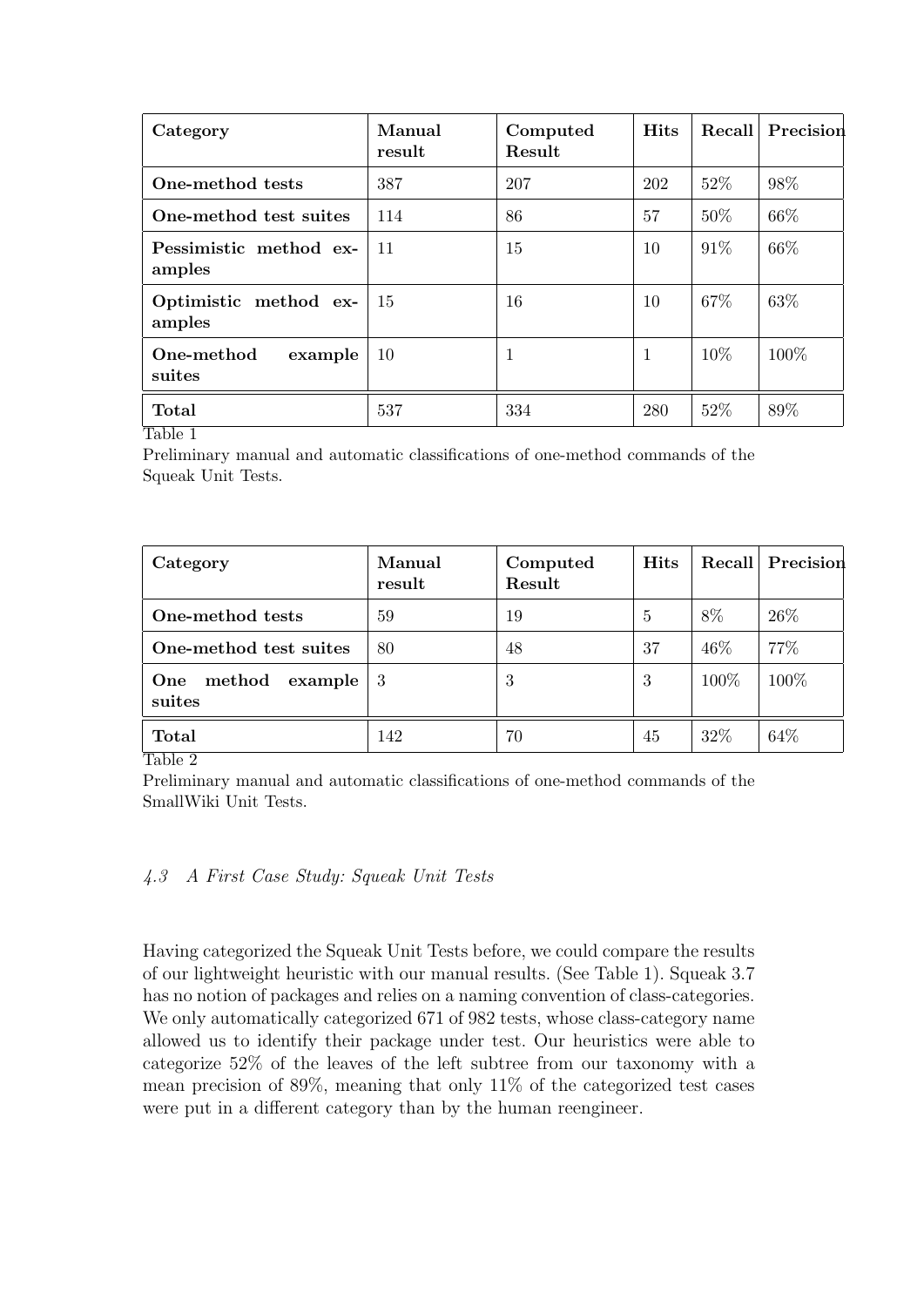### 4.4 A Second Case Study: SmallWiki

After having done a manual categorization (see Figure 6) we automatically categorized the 200 unit tests of  $SmallWiki$  [8], a collaborative content management tool written in VisualWorks Smalltalk and ported to Squeak. We chose this system as a case study, as it is a medium sized application developed by a single experienced developer in a test-driven way.

A surprising result here was that more tests could be detected as focusing on one method by considering the calls of only one candidate method, rather than by exploiting their naming convention.



Fig. 6. Manual classification of unit tests for the SmallWiki system

We only programmed the detection for three categories, namely one-method tests, one-method test suites, and one-method example suites. All of them together represented already more than a third of all tests. Figure 6 shows that contrary to the Squeak case study, the developers here wrote more one-method test suites than one-method tests. The recall and precision for one-method tests displayed in Table 2 is only 5% respectively 26% as there have been many tests for getter/setter pairs: The getter-methods of variables are inlined and could thus not be detected by our bytecode interpreter. Only setter methods have been detected leading to false positives.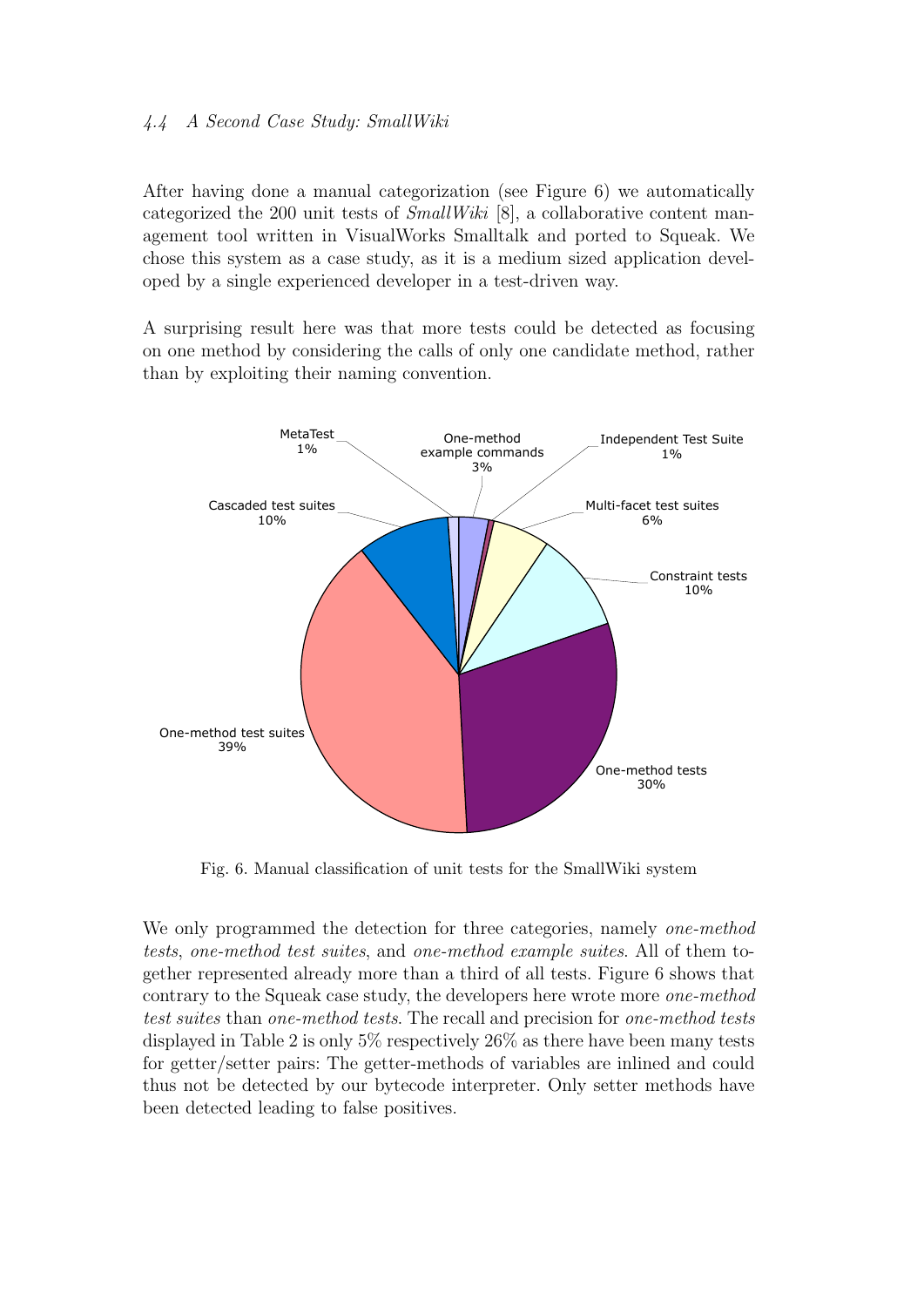# 5 Discussion

Although the taxonomy we have derived appears promising, it is a preliminary result for several reasons:

- Our taxonomy is based on only three case studies. Though it seldom arises that we discover new categories, more case studies need to be conducted.
- We focused on XUnit Tests, as described by Beck et al. [1] so we do not know if developers write other kinds of unit tests while using other testing frameworks.
- We have not addressed the question if unit tests should be considered whitebox or blackbox-tests and if they could likewise be used as acceptance, integration, or end-to-end tests.
- Only three of the Squeak Unit Test developers wrote 70% of the test cases making our sample data of this case study less representative.

Developers have complete freedom to write any kind of unit tests — making automatic classification a difficult business. The automatic classification heuristics are similarly preliminary and may fail in the following cases:

\*.Ambiguity of the naming convention Using the naming convention for automatic detection of the method under test is unreliable and ambiguous. For example, does the following test focus on  $Foo \gg bar$ ; on  $Foo \gg bar$ , or both of them? A similar problem arises in Java, as the naming convention will not differentiate between overloaded methods that take different types of parameters.

```
FooTest\geqtestBar|aFoo|
 aFoo:= Foo new.
 aFoo bar: 1.
 self assert: (aFoo bar = 1)
```
We would manually categorize this one as a *constraint test*.

\*.Test framework tests Tests of the test framework may be incorrectly categorized. The following test could be classified as a pessimistic method example of error: but its intent is to be an optimistic method example of should:raise:

```
SUnitTest≫testException
 self
   should: [self error: 'foo']
   raise: TestResult error
```
\*.Assertions come only after clean up In some tests cleanups are necessary. As the cleanup does not have to influence the test result, developers also write the assertions after the cleanup.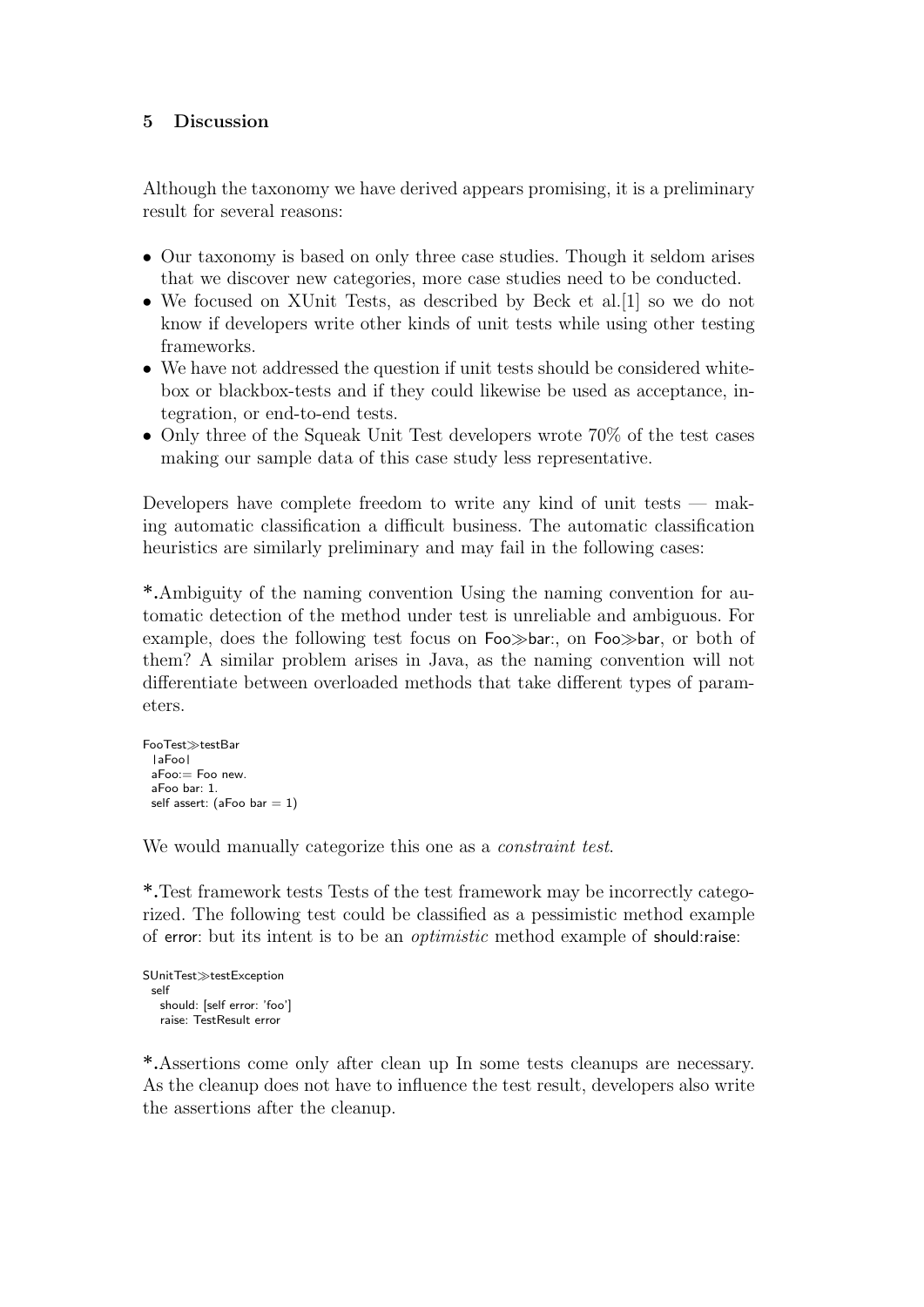In the following example both assertion statements could be moved two lines up preserving the test case. Thus it is activate and not wait or suspend which is tested.

StopwatchTest $\gg$ testMultipleTimings aStopwatch activate. aDelay wait. aStopwatch suspend. aStopwatch activate. aDelay wait. aStopwatch suspend. self assert: aStopwatch timespans size  $= 2$ . self assert: aStopwatch timespans first asDateAndTime < aStopwatch timespans last asDateAndTime

\*.Tested method is not the last called of the package under test Some tests are testing methods which are not the last method of the package called before the assertion occurred. Example: Is the method under test removeActionsWith-Receiver: or actionForEvent:? The name of the command indicates the former, but the structure of the test suggests the latter:

EventManagerTest $\gg$ testRemoveActionsWithReceiver | action | eventSource when: #anEvent send: #size to: eventListener; when: #anEvent send: #getTrue to: self; when: #anEvent: send: #fizzbin to: self. eventSource removeActionsWithReceiver: self. action := eventSource actionForEvent: #anEvent. self assert: (action respondsTo: #receiver). self assert:  $($ (action receiver  $==$  self) not)

\*.Mock objects The following test is interesting, as it is programmed by an experienced developer (it uses mock principles [9] to deal with program behavior). Here the methods under test in a cascaded scenario are overwritten so that additional information about the number of calls could be transcribed and tested. We currently subsume this kind of test under meta tests.

```
MorphTest\ggtestIntoWorldCollapseOutOfWorld
```

```
| m1 m2 collapsed |
"Create the guys"
m1 := \text{TestInWorldMorph new}.m2 := TestInWorldMorph new.
self assert: (m1 intoWorldCount = 0).
self assert: (m1 outOfWorldCount = 0).
self assert: (m2 \text{ intoWorldCount} = 0).
self assert: (m2 outOfWorldCount = 0).
"add them to basic morph"
morph addMorphFront: m1
m1 addMorphFront: m2.
self assert: (m1 intoWorldCount = 0).
self assert: (m1 outOfWorldCount = 0).
self assert: (m2 \text{ intoWorldCount} = 0).
self assert: (m2 outOfWorldCount = 0).
 (...)
```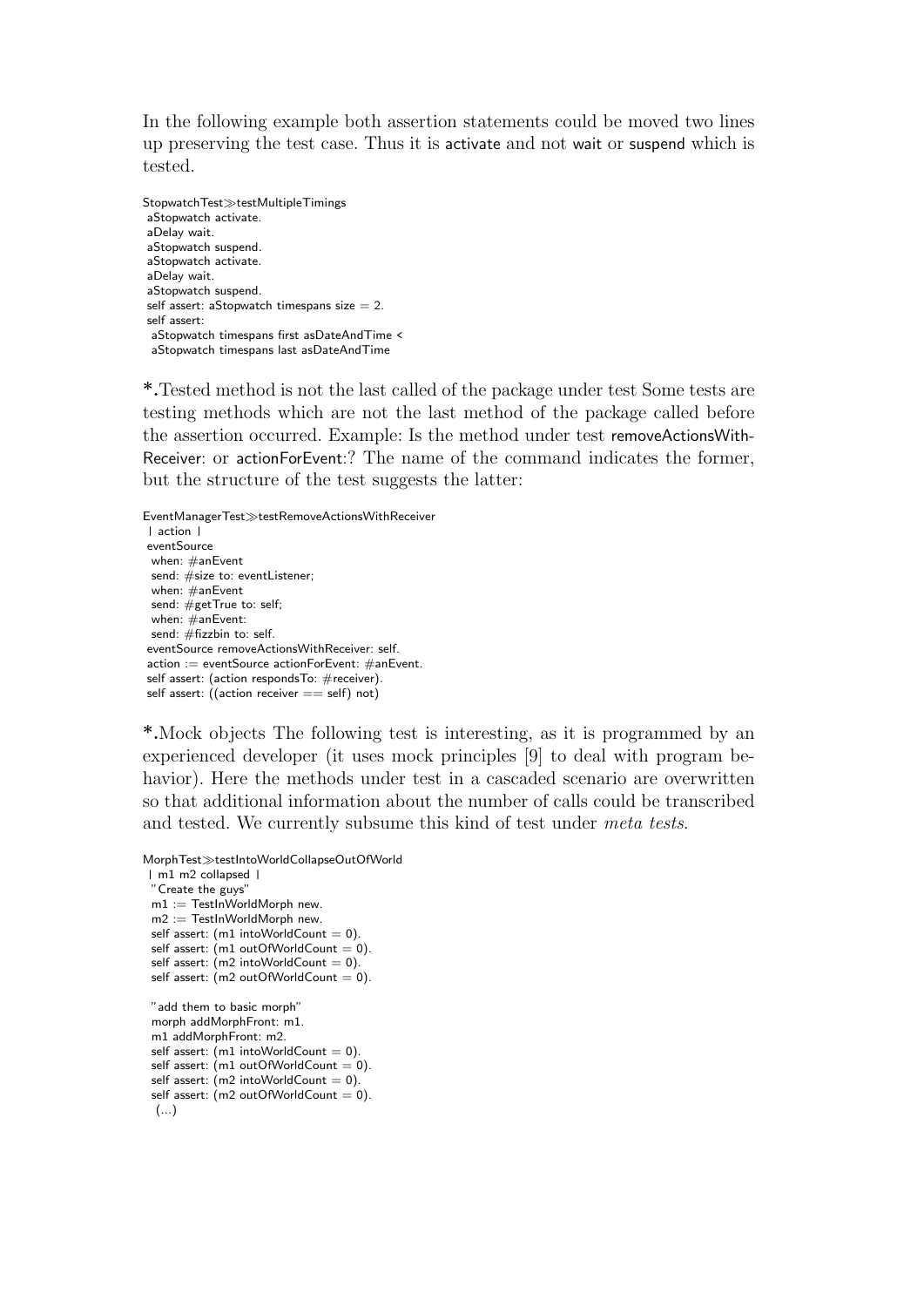\*.Naming convention indicates one-method test, but it is not Which is the method under test here, weeks: or days? Days are computed too so it is also an interesting method to test. Our heuristic would detect Duration weeks as the method under test. We would manually categorize this one as a constraint test.

DurationTest<sup>></sup>testWeeks self assert: (Duration weeks: 1) days= 7.

\*.Developers do not agree on method under test Consider the two following tests written by two different developers: They both check if two different kinds of instantiations yield the same result. The name of the first indicates that it is testing  $=$ , the name of the second indicates that it tests the creation of instances. Both tests have at least two candidate methods, namely the instance creation methods and the = method.

```
IntervalTest\ggtestEquals4
 self assert: (3 \text{ to: } 5 \text{ by: } 2) = \#(3 \text{ 5}).self deny: (3 \text{ to: } 5 \text{ by: } 2) = \#(3 \text{ 4 } 5).self deny: (3 to: 5 by: 2) = \#().
  self assert: \#(3\;5) = (3\; \text{to} \; 5\; \text{by} \; 2).
  self deny: \#(3\;4\;5) = (3\; \text{to:}\; 5\; \text{by:}\; 2).
 self deny: \#() = (3 \text{ to: } 5 \text{ by: } 2).
MonthTest\ggtestInstanceCreation
  | m1 m2 |
  m1 := Month fromDate: '4 July 1998' asDate.
  m2 := Month month: \#July year: 1998.
  self assert: month = m1.
  self assert: month = m?
```
Any meaningful definition of *focuses on one method*, where at least two different candidate methods are involved, is likely to be dismissed by at least one of those developers. As a compromise they could categorize both of them as constraint tests.

### 6 Related Work

Binder [10] discriminates between methods under test (MUT) and classes under test  $(CUT)$  but he does not discriminate between unit tests which focus on one or on several MUTS.

Beck [5] argues that isolated tests would lead to easier debugging and to systems with high cohesion and loose coupling. One-method commands are isolated tests, whereas multiple method-commands execute several tests and in the case of cascaded method test suites or multi-facet test suites depend on each other or on a common scenario.

Eclipse  $[11]$  provides a Search $\gg$ Referring Tests menu item which allows one to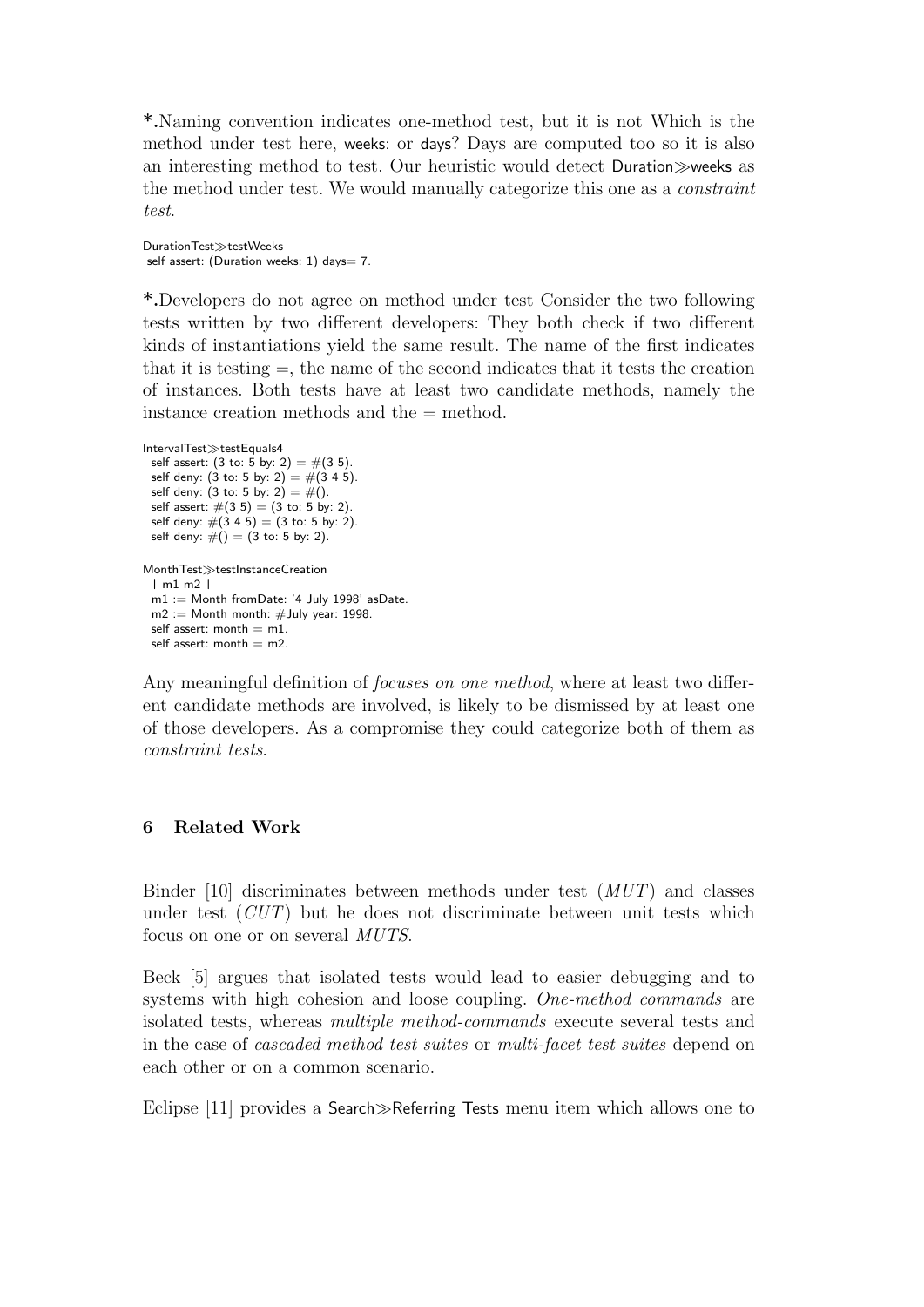navigate from a method to a JUnit Test that executes this method. However no distinction is made between methods used for setting up the test scenario and those actually under test.

Jézéquel  $[12]$  discusses how testing can rely on the *Design by Contract prin*ciple [13] and classes are seen as self-testable entities as much as possible by embedding unit test cases with the class. We found that developers write many tests we could categorize as *one-method commands*. The concept of *one*method commands even makes methods self-testable. Squeak version 3.7 had almost 900 unit tests but only 24 assertions in the non test code. Associating one-method examples with assertion containing methods yields highly abstract and executable tests.

Van Deursen et al.[14] talk explicitly about unit tests that focus on one method and start to categorize them using bad smells like indirect testing, which describe tests that we would categorize as independent tests. In another paper [15] Van Deursen and Moonen explore the relationships between testing and refactoring, they suggest that refactoring of the code should be followed by refactoring of the tests. Many of these dependent test refactorings could be automated or at least made easier, if the exact relationships between the unit tests and their methods under test would be known.

Bruntink et al.[16] show that classes which depend on other classes require more test code and thus are more difficult to test than classes which are independent. Using *cascaded test suites*, where a test of a complex class can use the tests of its required classes to set up the complex test scenario, should improve the testability of complex classes.

Thomas [17] argues that the message-centric view deserves more attention. One-method tests, optimistic and pessimistic method examples are all reifications of messages and are the atoms of all one-method commands and multiplemethod test suites.

Edwards [18] is making a claim for example centric programming:

In general, examples are standalone snippets of code that call the code under observation. Unit tests (...) are a good source of examples, and should be automatically recognized as such.

Our taxonomy should help us to link the different kinds of unit tests to the code they are exemplifying.

Test cases are implemented in XUnit using the "pluggable selector" pattern, which avoids the need to create a new class for each new test case at the cost of using the reflection capabilities of the system, thus making the "code hard to analyze statically" [5].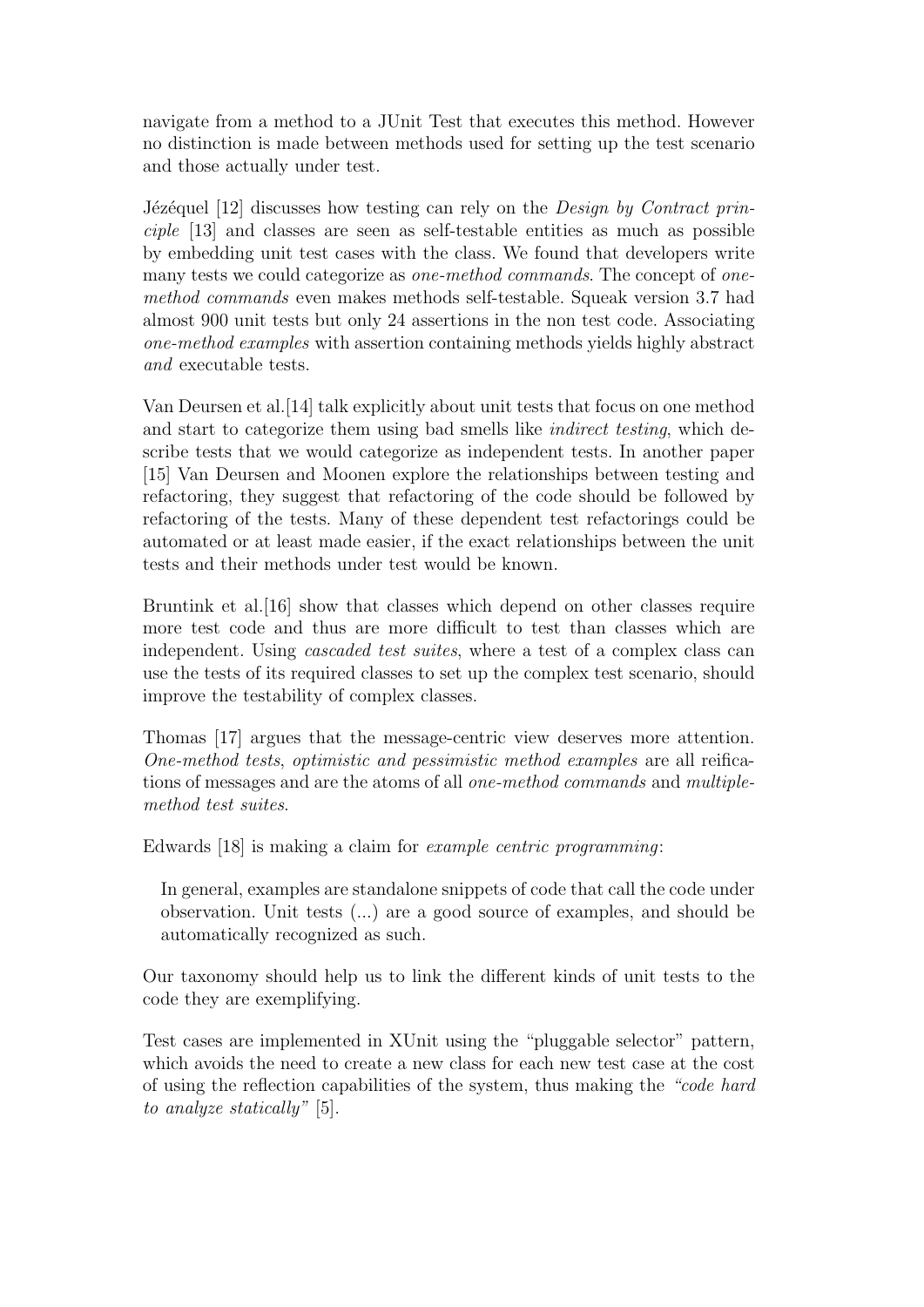# 7 Conclusions and Future Work

We have developed a taxonomy which categorizes the relations

- between unit tests and methods under test and
- between unit tests and other unit tests.

Knowing these relations can help the developer to refactor, compose and run the program together with the tests, and thus to speed up their co-evolution. It can also help the reengineer to assess if a given method is adequately tested.

We have given initial evidence that the "unit" under test in object-oriented programs is most often a method and that most other kinds of unit tests can be decomposed into one-method tests.

We have started to develop some lightweight heuristics to automate this categorization. Our simple heuristics can identify a relevant portion of categories with a high precision rate. We have given evidence why complete automatic classification of unit tests using our taxonomy is impossible for all our suggested algorithms.

We have also discovered that developers write tests which do not have any assertion at all, but only establish whether a given method should or should not throw an exception: 5% of the tests in our manual case study and 2% in the automatic one fell into this category.

In the future we want to explore the following axes of research:

- We want to make the relationships between unit tests and methods under test explicit: First experiments show that if one-method tests also delivered the result of their focused method as a return value, one could parse the onemethod test and clearly identify the focused method. This link also allowed the composition of tests, and would be stable to refactorings like renaming. Methods in statically typed languages can be void, thus we want to return a complex result object consisting of the receiver, parameters and possibly the return value of the focused method. We want to research the pros and cons of alternative denotations of the focused method using method comments, specific method sends or in case of Smalltalk bracketing blocks as markers.
- We want to evaluate if an optional 5-pane Smalltalk browser for navigating between tests and methods will be accepted by the Squeak community [19].
- We want to come up with heuristics to automatically categorize multiple method commands.
- We have previously proposed a partial order of unit tests by means of *cover*age sets — a unit test A covers a unit test B, if the set of method signatures invoked by A is a superset of the set of method signatures invoked by B [20].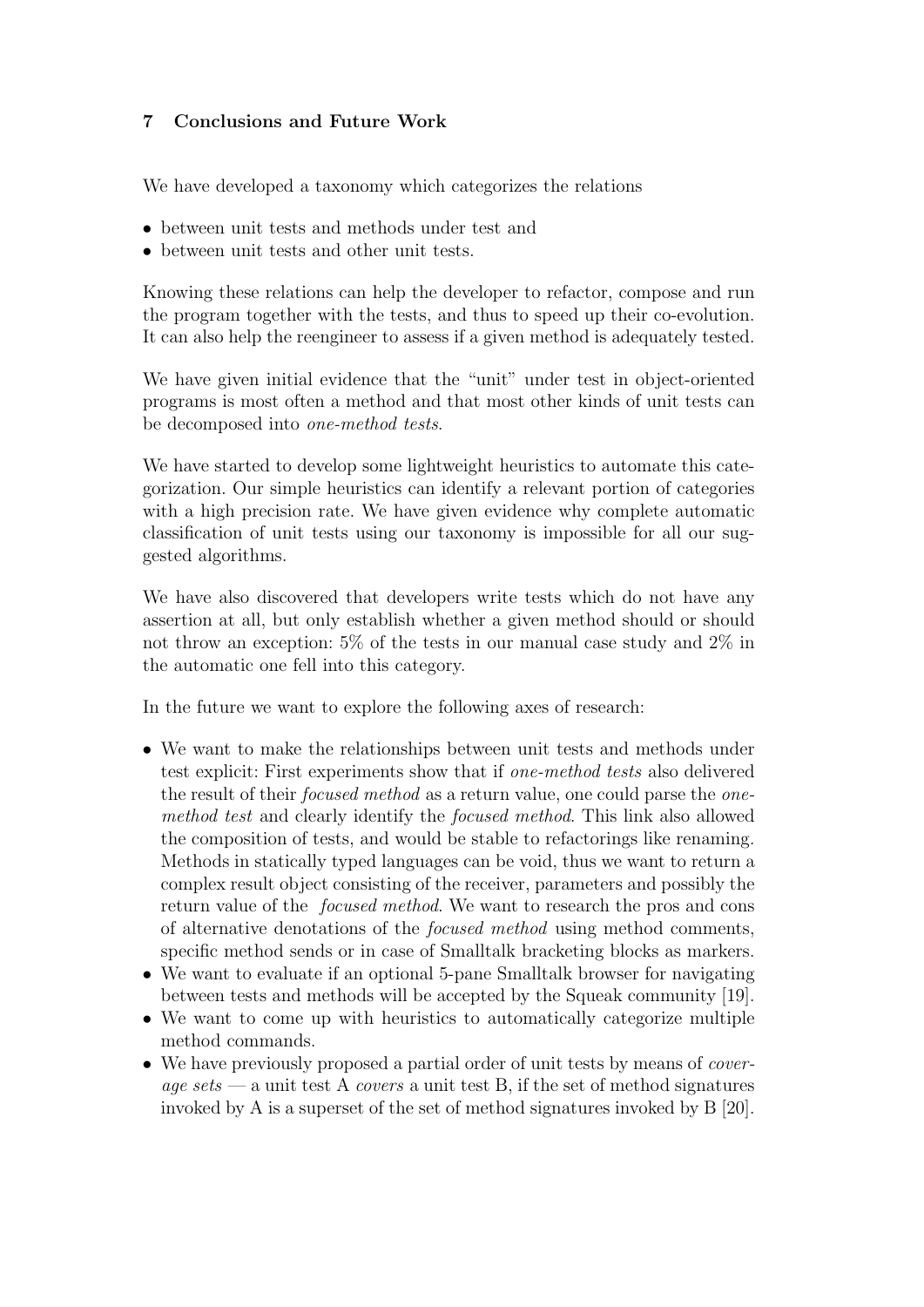In the four case studies we conducted, 75% of the unit tests were comparable to at least one other unit test in terms of that partial order. These results indicate that unit tests could be refactored into composed one-method tests leading to lower testing time and easier scenario building. We plan to enhance the IDEs of Squeak and Eclipse, so that developers can compose new tests from existing tests.

• We also plan to exploit this overlapping of many tests to identify focused methods under tests: If two tests  $TestA\gg testOne$  and  $TestA\gg testTwo$  directly call a method  $Foo\gg$  foo but TestA $\gg$ testOne in addition calls only a method Bar $\gg$ bar, chances should be high, that TestA $\gg$ testOne is focusing on Bar $\gg$ bar.

We see this work as the beginning of the work on classifying unit tests and hope to spawn a discussion about this subject. For this reason we decided to put our taxonomy together with a nomenclature on our web site<sup>7</sup>, so that we can easily integrate new kinds of unit tests we find or you report to us.

#### References

- [1] K. Beck, E. Gamma, Test infected: Programmers love writing tests, Java Report 3 (7) (1998) 51–56.
- [2] M. Fowler, K. Beck, J. Brant, W. Opdyke, D. Roberts, Refactoring: Improving the Design of Existing Code, Addison Wesley, 1999.
- [3] E. Gamma, R. Helm, R. Johnson, J. Vlissides, Design Patterns: Elements of Reusable Object-Oriented Software, Addison Wesley, Reading, Mass., 1995.
- [4] D. Ingalls, T. Kaehler, J. Maloney, S. Wallace, A. Kay, Back to the future: The story of Squeak, A practical Smalltalk written in itself, in: Proceedings OOPSLA '97, ACM Press, 1997, pp. 318–326.
- [5] K. Beck, Test Driven Development: By Example, Addison-Wesley, 2003.
- [6] Maven, http://maven.apache.org.
- [7] J. Brant, B. Foote, R. Johnson, D. Roberts, Wrappers to the Rescue, in: Proceedings ECOOP '98, Vol. 1445 of LNCS, Springer-Verlag, 1998, pp. 396– 417.
- [8] L. Renggli, Smallwiki: Collaborative content management, Informatikprojekt, University of Bern (2003).
- [9] T. Mackinnon, S. Freeman, P. Craig, Endotesting: Unit testing with mock objects (2000).
- [10] R. V. Binder, Testing Object-Oriented Systems: Models, Patterns, and Tools, Object Technology Series, Addison Wesley, 1999.

<sup>7</sup> http://kilana.unibe.ch/nomenclatureofunittests/